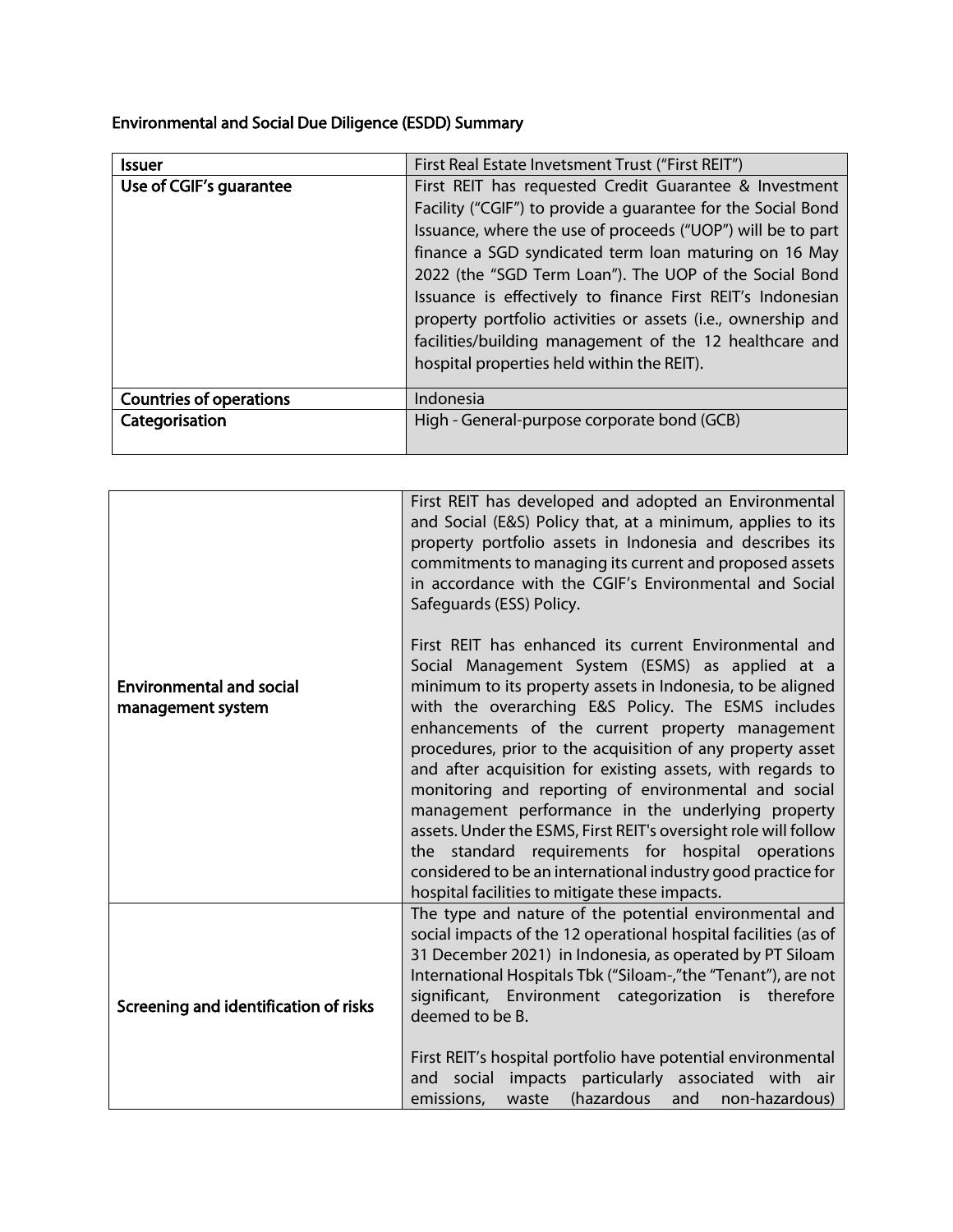|                                                       | management, and occupational and community health and<br>safety. The environmental and social due diligence (ESDD)<br>confirmed that appropriate environmental and social<br>management practices and oversight of tenant practices<br>and operations are in place to mitigate these impacts.                                                                                                                                                                                                                     |
|-------------------------------------------------------|-------------------------------------------------------------------------------------------------------------------------------------------------------------------------------------------------------------------------------------------------------------------------------------------------------------------------------------------------------------------------------------------------------------------------------------------------------------------------------------------------------------------|
|                                                       | There is no current or anticipated further land acquisition<br>involved in this transaction, where all property assets are<br>legacy acquisitions. It has been confirmed in the ESDD that<br>the land (and property) acquisition was supported by a<br>valid land certificate, was acquired by First REIT through a<br>sale and purchase agreement with the owner and no legacy<br>issues identified. Involuntary resettlement (IR) is not<br>triggered and the IR categorization is therefore deemed to<br>be C. |
|                                                       | Given the location of hospitals in built-up urban areas, these<br>are established in areas the ESDD has confirmed Indigenous<br>Peoples (IP) requirements are not triggered, there are no<br>direct impacts on IP, or anticipated to be an IP issues or<br>impacts relating to the proposed use of proceeds. The IP<br>categorization is therefore deemed to be C.                                                                                                                                                |
|                                                       | First REIT, as a Singapore based real estate investment trust,<br>appoints First REIT Management Limited (the "Manager")<br>under the Trust structure to manage the ongoing business<br>operations of the REIT, including the implementation of the<br>ESMS.                                                                                                                                                                                                                                                      |
| Institutional capacity, commitment<br>and development | The Manager has appointed an ESMS Officer to ensure that<br>the ESMS is effectively implemented and maintained. The<br>ESMS Officer will be supported by a team of ESMS<br>Coordinators on the ESMS implementation and monitoring<br>activities to ensure that the Tenant meets its regulatory<br>obligations and environmental & social performance<br>commitments to national government and reporting<br>requirements to CGIF.                                                                                 |
|                                                       | CGIF will provide a high level ESMS awareness training to<br>the Manager's senior personnel, including those with<br>designated roles and responsibilities under the ESMS. The<br>ESMS also incorporates the requirement for internal<br>training within First REIT's Manager to develop and enhance<br>the necessary knowledge and skills to effectively<br>implement and manage the ESMS.                                                                                                                       |